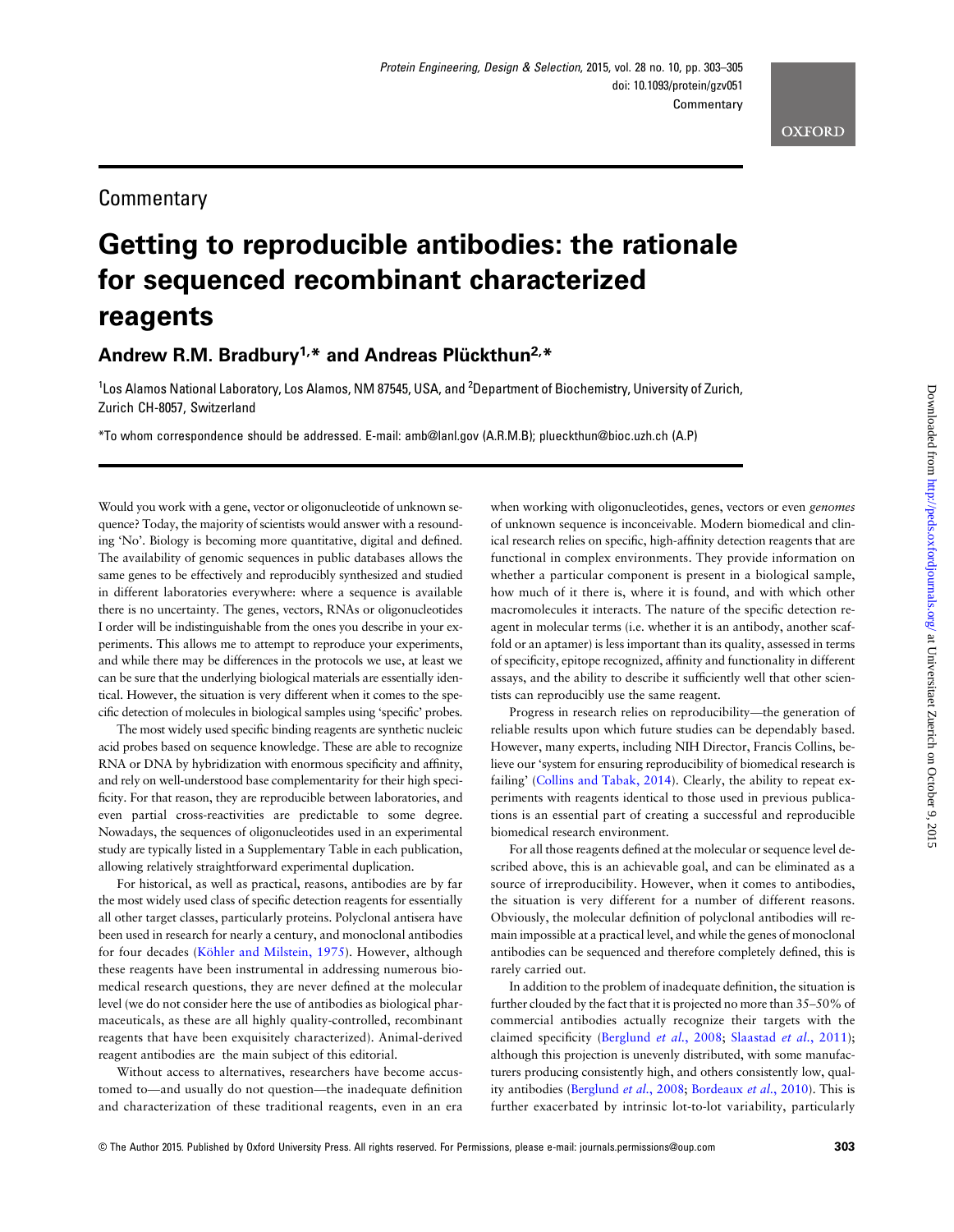<span id="page-1-0"></span>with polyclonal antibodies, and two widely unrecognized market practices: data sheets often do not even correspond to the lot sold ([Voskuil, 2014](#page-2-0)), and the same original antibodies are often sold by different providers under different labels (Alm et al., 2014; [Voskuil,](#page-2-0) [2014](#page-2-0)). The problem is probably best summarized thus: antibodies sold as different are often identical, while antibodies sold as identical are often different (thanks to Natalie de Souza (editor Nature Methods) for this pithy insightful observation), and the customer does not know which is which.

Although most researchers consider monoclonal antibodies to be perfectly defined reagents with single specificities and so free of these problems, hybridomas frequently secrete more than one light and/or heavy chain [\(Ruberti](#page-2-0) et al., 1994; Zack et al.[, 1995](#page-2-0); Blatt et al., 1998). This makes it difficult to assess whether the binding properties of a monoclonal antibody preparation are intrinsic to the monoclonal antibody molecule itself, or the result of additional specificities caused by the presence of additional chains. This can only be determined when all expressed V genes are cloned and assessed for their binding properties in all possible combinations. Furthermore, hybridomas are known to lose expression, or mutate, requiring frequent recloning and testing. Given these caveats, the identity, reproducibility (and monoclonality) of two purportedly identical monoclonal antibody samples derived from hybridomas cannot be clearly established.

Part of the problem is that protein–protein interactions are not nearly as predictable as base-pairing interactions in nucleic acids, making the experimental confirmation of antibody specificity prior to use essen-tial [\(Bordeaux](#page-2-0) et al., 2010; [Bourbeillon](#page-2-0) et al., 2010). However, even when antibodies do recognize their targets specifically, there are additional complexities. Antibodies are described in terms of the targets they (should) recognize, rather than in terms of their identity: definition of a reagent by what it does, rather than what it is, continues to be one of the major problems in the antibody field. Unfortunately, the first definition is not usually given with enough accuracy, and the second not at all. Antibodies specifically recognizing the same target protein may recognize different epitopes (linear or conformational), or different isoforms, of that the same target. The epitopes recognized by antibodies raised against peptides may be known, but are often not disclosed for commercial reasons. Thus, users normally have no way of knowing whether antibodies and/or their recognition specificities are identical, and this can lead to different results in matching experimental set-ups, even for antibodies that are truly specific for their targets.

This problem can only be overcome if antibodies, once characterized, become uniquely identifiable and their identities verifiable. As sequence is the defining characteristic of modern biology, we propose that the time has come to apply the gene-based paradigm to antibodies. The sequence is, after all, a unique bar code.

In the short term, in order to raise the quality of antibodies used in biomedical research (to reiterate, we are excluding therapeutic antibodies, which are excellent), it will be indispensable to develop widely adopted standards and best practices for antibody characterization and validation. However, this is necessary but not sufficient: in the long term, biological research should plan for the introduction of sequenced recombinant antibodies (or other binding molecules) as research reagents. Sequences should be made publicly available so that researchers can all use identical reproducible reagents [\(Bradbury](#page-2-0) [and Plückthun, 2015a](#page-2-0),[b\)](#page-2-0). Such reagents will, of course, require the same diligent characterization and validation as traditional antibodies knowledge of the sequence is clearly independent of and additional to this requirement. However, unlike animal-derived antibodies, where this should be carried out prior to each use, extensive characterization of recombinant sequenced antibodies will be required only once ([Bradbury](#page-2-0)

[and Plückthun, 2015a,b\)](#page-2-0). Once binding and the concentration of active molecules is confirmed (using appropriate positive controls), it can be safely assumed that antibody binding properties will be essentially identical, providing they are produced under uniform conditions (it should be noted that recombinant antibodies expressed in different hosts can have different post-translational modifications. This can affect the homogeneity of populations of recombinant antibodies of the same sequence and contribute to differences in activity, hence the need for uniformity in production and standard operating procedures).

Even though antibodies are widely considered to be an important contributor to the irreproducibility problem plaguing biomedical research (Begley and Ellis, 2012; Begley, 2013; [Bradbury and](#page-2-0) [Plückthun, 2015a,b](#page-2-0)), it may be challenging to convince scientists to switch from the animal-derived antibodies they are familiar with to recombinant sequenced binders, even if this does improve reproducibility between different scientific studies. This indicates the need for collaboration between funding agencies and journals. Just as it is now impossible to publish the structure of a protein without depositing the coordinates in the PDB, so it should become impossible in the future to describe the use of an antibody that has not been defined at the sequence level simply so that others can repeat the exact same experiment.

Commercial antibody providers are reluctant to release the sequences of the monoclonal antibodies they derive ([Polakiewicz,](#page-2-0) [2015](#page-2-0)), regarding them (not unreasonably) as valuable proprietary information. This indicates the likely need for funding from public (or public–private partnerships) to derive and characterize antibodies initially. In the short term, we anticipate that valuable monoclonal antibody specificities should be cloned, sequenced and produced recombinantly, so avoiding the problems described above. In the longer term, we would expect recombinant reagents to be produced directly using display technologies. While antibodies have been widely used for decades, there are many new classes of affinity reagents on the horizon. These include recombinant antibodies created using natural or synthetic sources ([Bradbury](#page-2-0) et al., 2011), other recombinant protein scaffolds (e.g. DARPINs, anticalins, affibodies, fibronectin domains) (Binz et al., 2005; [Skerra, 2007,](#page-2-0) [Veesler](#page-2-0) et al., 2009), in which binding is mediated by diversity introduced on one surface that interacts with targets of interest; and nucleic acid-based affinity reagents (aptamers and SOMAmers), in which globular binding structures are provided by intricate three-dimensional folding motifs unlike natural nucleic acid folds ([Davies](#page-2-0) et al., 2012).

Using sequence to define these different recombinant reagents will allow them to compete in the research market place. Automation and molecular engineering, including streamlining of characterization, is just beginning, and expected to lead to significant cost reductions. Companies would then presumably compete on the quality, quantity or price of the binding reagents they produce, based on their publicly known sequences. The virtuous circle created by the need to disclose specific binder sequences will ensure that the poorly characterized irreproducible antibody will become a thing of the past.

## References

- Alm,T., von Feilitzen,K., Lundberg,E., Sivertsson,A. and Uhlen,M. (2014) J. Proteome Res., 13, 1669–1676.
- Begley,C.G. (2013) Nature, 497, 433–434.
- Begley,C.G. and Ellis,L.M. (2012) Nature, 483, 531–533.
- Berglund,L., Björling,E. and Oksvold,P., et al. (2008) Mol. Cell Proteomics, 7, 2019–2027.
- Binz,H.K., Amstutz,P. and Plückthun,A. (2005) Nat. Biotechnol., 23, 1257–1268.
- Blatt,N.B., Bill,R.M. and Glick,G.D. (1998) Hybridoma, 17, 33–39.